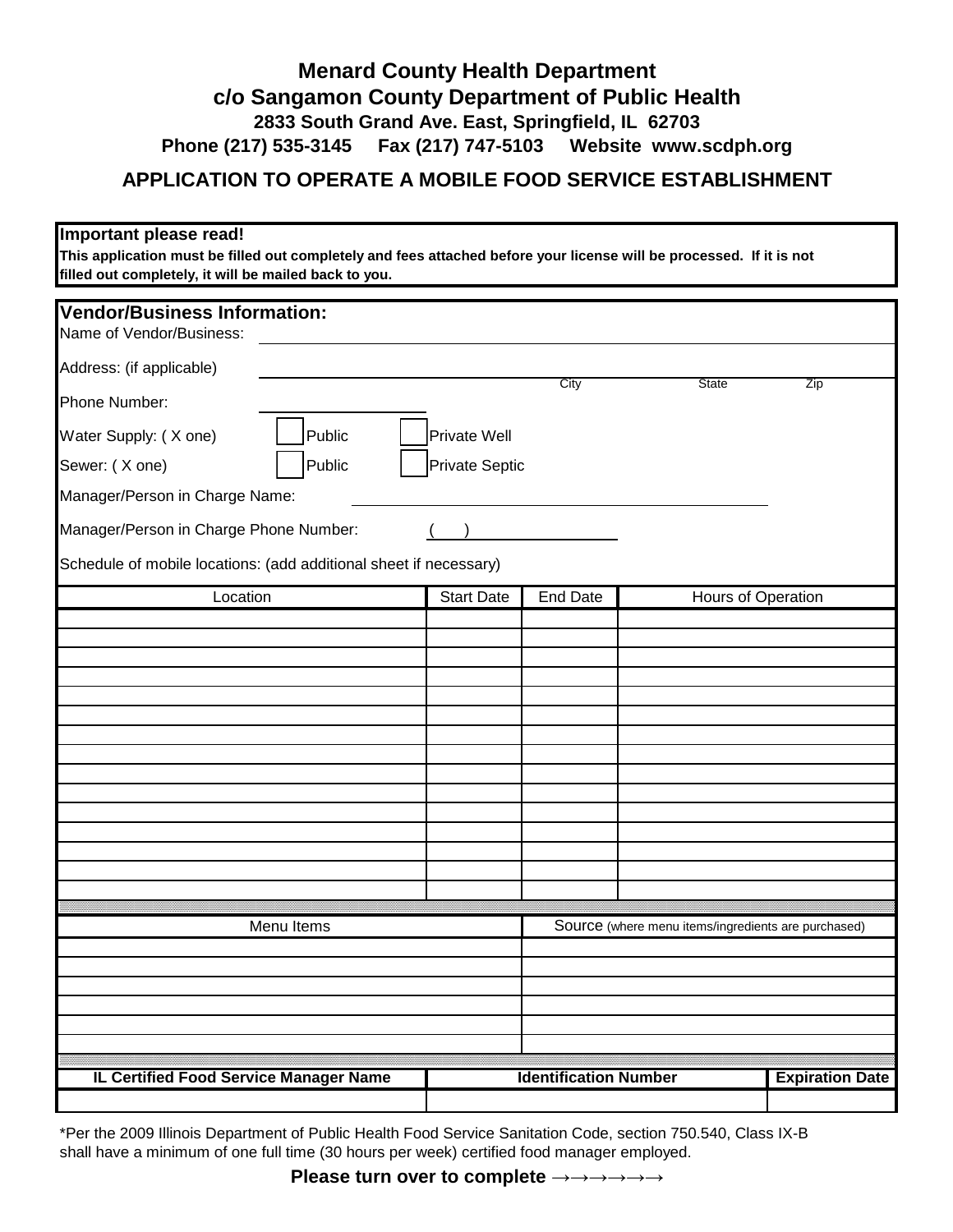| <b>Owner Information:</b>                                                                                                                                                                                                                                                                                                             |                                                     |          |      |                                      |     |  |
|---------------------------------------------------------------------------------------------------------------------------------------------------------------------------------------------------------------------------------------------------------------------------------------------------------------------------------------|-----------------------------------------------------|----------|------|--------------------------------------|-----|--|
| <b>Owner Name:</b>                                                                                                                                                                                                                                                                                                                    |                                                     |          |      |                                      |     |  |
| Owner Address:                                                                                                                                                                                                                                                                                                                        |                                                     |          |      |                                      |     |  |
| Phone Number:                                                                                                                                                                                                                                                                                                                         |                                                     |          | City | <b>State</b>                         | Zip |  |
| <b>Mailing/Billing Information:</b><br>"Below is the address that all of the mailings/billings from Sangamon County Department of Public Health<br>are to go to. If at anytime this address changes, it is my responsibility to notify Sangamon County<br><b>Department of Public Health."</b><br>initials of person filling out form |                                                     |          |      |                                      |     |  |
| Name of Person responsible for Receiving Billings & Mailings:                                                                                                                                                                                                                                                                         |                                                     |          |      |                                      |     |  |
| Mailing/Billing Address:                                                                                                                                                                                                                                                                                                              |                                                     |          |      |                                      |     |  |
|                                                                                                                                                                                                                                                                                                                                       |                                                     |          | City | <b>State</b>                         | Zip |  |
| Phone Number:                                                                                                                                                                                                                                                                                                                         |                                                     |          |      |                                      |     |  |
| <b>License Fees:</b>                                                                                                                                                                                                                                                                                                                  |                                                     |          |      |                                      |     |  |
| Class IX                                                                                                                                                                                                                                                                                                                              | Mobile (high risk, 1 year)                          | \$175.00 |      |                                      |     |  |
| Class IX-B                                                                                                                                                                                                                                                                                                                            | Mobile (medium risk, 1 year)                        | \$175.00 |      |                                      |     |  |
| Class IX-C                                                                                                                                                                                                                                                                                                                            | Mobile (low risk, 1 year)                           | \$175.00 |      |                                      |     |  |
| Class XII                                                                                                                                                                                                                                                                                                                             | Not-for-Profit/Mobile                               |          |      | \$0.00 Tax Exempt #_________________ |     |  |
| *To assure timely permit processing, please submit permit application and payment two weeks before the first event.                                                                                                                                                                                                                   |                                                     |          |      |                                      |     |  |
|                                                                                                                                                                                                                                                                                                                                       | <b>Critical Violation &amp; Re-inspection Fees:</b> |          |      |                                      |     |  |
|                                                                                                                                                                                                                                                                                                                                       | <b>Uncorrected Critical Violation Fee</b>           | \$25.00  |      |                                      |     |  |
| \$75.00<br>First Re-inspection Fee                                                                                                                                                                                                                                                                                                    |                                                     |          |      |                                      |     |  |
| Second Re-inspection Fee                                                                                                                                                                                                                                                                                                              |                                                     | \$100.00 |      |                                      |     |  |
| Third Thru Fifth Re-inspection Fee<br>Sixth or more Re-inspection Fee<br>\$200.00                                                                                                                                                                                                                                                     |                                                     | \$150.00 |      |                                      |     |  |
|                                                                                                                                                                                                                                                                                                                                       |                                                     |          |      |                                      |     |  |

**the Sangamon County Department of Public Health of the changes in a timely manner. By signing this application you are stating that all of the information on the front and back of this form is true and correct, and that if there are any changes to this information you are responsible for notifying the** 

**Signature of Applicant x\_\_\_\_\_\_\_\_\_\_\_\_\_\_\_\_\_\_\_\_\_\_\_\_\_\_\_\_\_\_\_\_\_\_\_\_\_\_\_\_\_\_\_\_ Date\_\_\_\_\_\_\_\_\_\_\_\_\_\_\_\_\_\_\_\_**

|                  | <b>For Official Use Only</b>      |
|------------------|-----------------------------------|
| Inspection Date: | Director of Environmental Health: |
| Approval Date:   | Director of Public Health:        |
|                  | Rev.04/17                         |